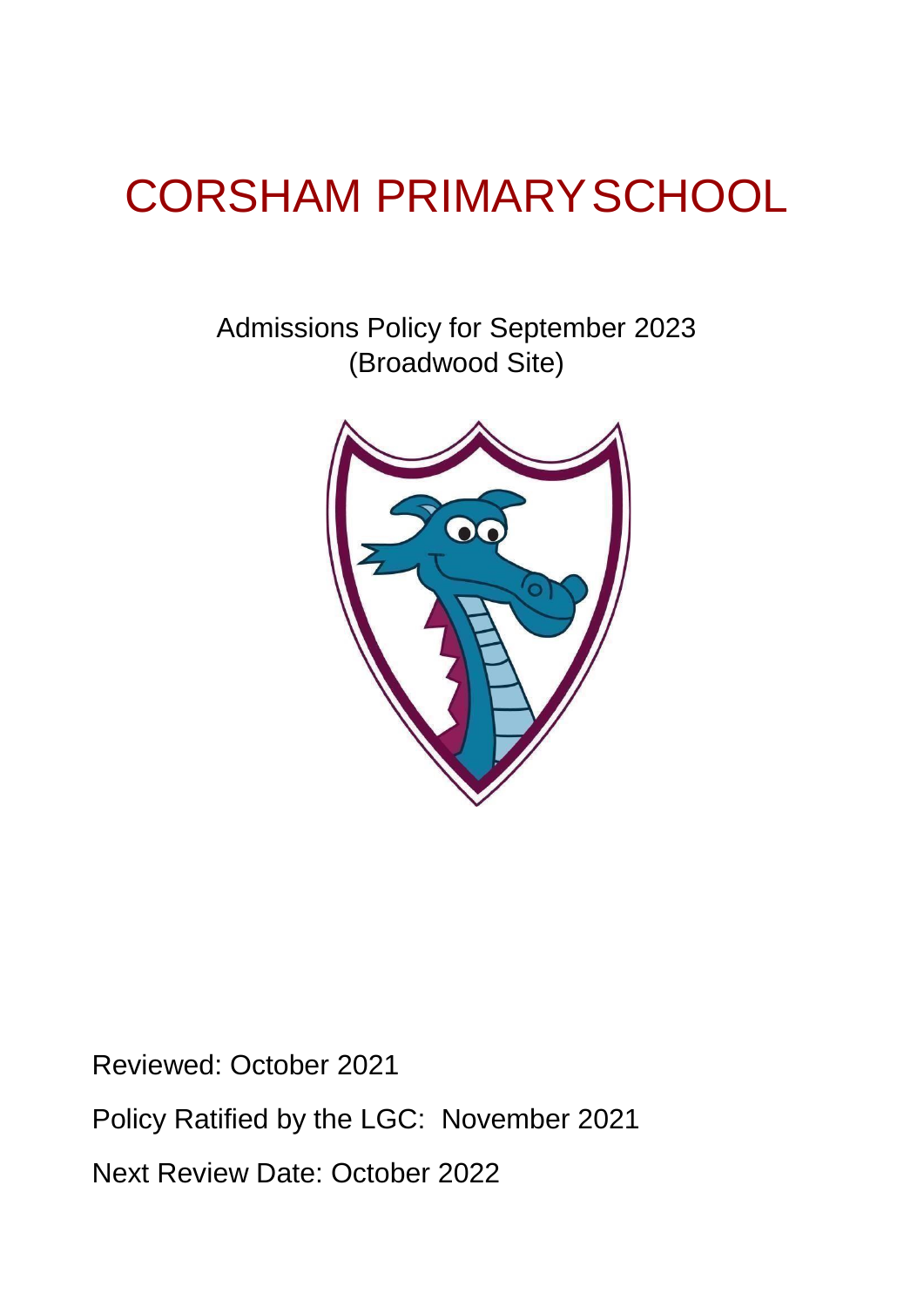# **Corsham Primary School Admissions Policy and Arrangements Broadwood Site**

For September 2023 onwards.

**RESPONSIBILITY** - As an Academy, we are the responsible authority for admissions and are required to act in accordance with the Schools' Admissions code. The Local Authority (LA) is responsible for coordinating admissions (known as the co-ordinated scheme) across all Wiltshire schools. We also commission them to act for us in relation to any appeals.

Details to assist you can be found in the Council brochure "finding a Primary School place" or at [www.wiltshire.gov.uk](http://www.wiltshire.gov.uk/) 

**HOW AND WHEN TO APPLY** - Applications for entry to our school for the academic year September 2023 to August 2024 must be made through the LA on the Primary Common Application Form (PCAF). Applications can be- made online at [www.wiltshire.gov.uk.](http://www.wiltshire.gov.uk/) [Th](http://www.wiltshire.gov.uk/)e dates and process of application will conform to the coordinated scheme published by the LA. The closing date for primary admissions is, **midnight on 15 January 2023** with offers made on **17 April 2023.** Each child will be offered a place at their highest possible preference. The offer will provide a deadline date (3 May 2023) in which the parent (see note 1) must respond to accept or decline an offer. Parents who applied online can log into the parent portal and view and accept their allocation and parents who applied on a PCAF will be sent letters 2<sup>nd</sup> class on the 16 April or next working day. Applications received after the deadline will only be considered, after all those received by the deadline.

The number of admissions for each academic year is **45** places. Places for the academic year 2023/24 are open to all children born between 1 September 2018 and 31 August 2019.

**RECEPTION ENTRY -** The School Admissions Code states that all Reception Children must be offered a full time place in the September following their fourth birthday. Parents can defer the date their child is admitted to school until later in the school year, but not beyond the point at which they reach compulsory school age or, for children born between 1 April and 31 August, not beyond the beginning of the final term of the school year for which the offer was made.

All Reception places will be allocated using our normal over subscription criteria. The Governors may ask for proof of residence (see note 2).

# **Deferred admission until later in the academic year**

Parents do not have to ensure their child receives full time education until the start of the term following their fifth birthday. However, parents have the right to start their child in school in the September of the academic year following their fourth birthday. In such circumstances, parents also have the option to start their child on a part–time basis or defer their child's entry until later in that academic year. Part-time is determined as five mornings a week or five afternoons a week.

If a parent decides to defer their child's entry to the school that they have been offered until later in the academic year, that place will be held for the child and will not be offered to another child. However, please note that entry cannot be deferred beyond the point at which their child reaches compulsory school age (for the avoidance of doubt the law states that a child reaches compulsory school age on the prescribed day following his or her fifth birthday [or on his or her fifth birthday if it falls on a prescribed day]. The prescribed days are 31 December, 31 March and 31 August). For children born between 1 April and 31 August, parents cannot defer entry beyond the beginning of the April term of the school year for which the offer was made.

Please note also that children who attend part-time until later in the school year cannot do so beyond the point at which they reach compulsory school age.

If the parent decides that they no longer wish to take up their child's place, they should inform the school and the Local Authority that the place is no longer required. The offer of a place will then be withdrawn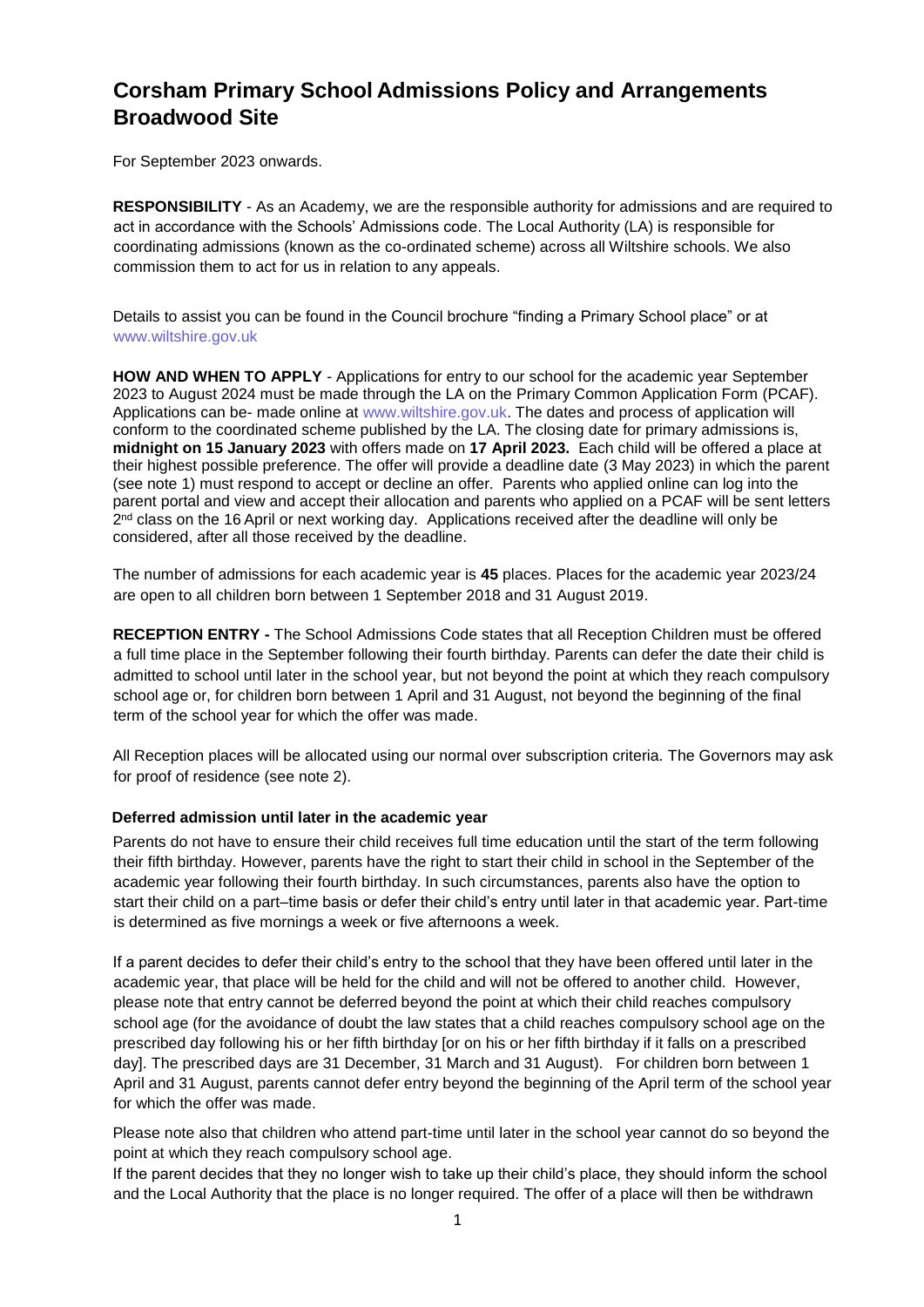and reallocated to the child who is top of the waiting list at that time. The parent must then submit a fresh application for a place in year one for the following academic year. The application can be submitted from April 2023 but will not be considered until at least June 2023.

Any request to defer or attend part-time should be made to the school as soon as an offer is received.

#### **Delayed Admission**

All applications will be dealt with in accordance with the School Admissions Code 2.18, 2.19, 2.20, which came into force on September 2021:

*Parents may seek a place for their child outside of their normal age group, for example, if the child is gifted and talented or has experienced problems such as ill health. In addition, the parents of a summer born child (born from 1 April to 31 August) may choose not to send that child to school until the September following their fifth birthday and may request that they are admitted out of their normal age group – to reception rather than year 1.* 

All requests should be made from the September following the child's third birthday, in order to give sufficient time for the case to be considered by the school prior to the deadline for applications of 15 January 2023.

#### *All requests must be submitted to Wiltshire by 15 January 2023 for entry in to 2024.*

Parents of a summer born child may choose not to send their child to a school until the September following their fifth birthday and they may request that they are admitted outside their normal age group – to reception rather than year 1.

The decision to admit outside of their normal age group is made on the basis of the circumstances of each case and in the best interests of the child concerned. The following factors will be considered when an application for admission is outside the normal age group:

- the parent's views
- information about the child's academic, social and emotional development;
- where relevant, their medical history and the views of a medical professional;
- whether they have previously been educated out of their normal age group;
- whether they may naturally have fallen into a lower age group if it were not for being born prematurely
- the views of the head teacher of the school

If the parental request for delayed admission into reception is agreed, a separate application for a place in the next cohort would have to be made in the following September. This application would be considered along with all the other applicants for admission in that year at the preferred school. There would be no guarantee that a place would be able to be offered in the preferred school. If the preferred school is over-subscribed and a place is not offered, Wiltshire will make an alternative offer. However, please note that delayed admission in to reception in the alternative school may not be possible.

If the parental request for delayed admission into reception is refused, the formal application which has already been submitted will be processed, unless a request is received from the parent to withdraw the application. If no request to withdraw the application is received, after the offer of a school place has been made the parent can then inform Wiltshire and the school that they want to defer entry until later in the academic year as outlined above.

**OUR OVERSUBSCRIPTION CRITERIA (IF WE DON'T HAVE ENOUGH PLACES) -** The Governors will apply the following over subscription criteria when deciding to offer places. All applications will be considered equally irrespective of ability or need. Places will be awarded in the following priority order.

1. Looked After Children/Previously Looked After Children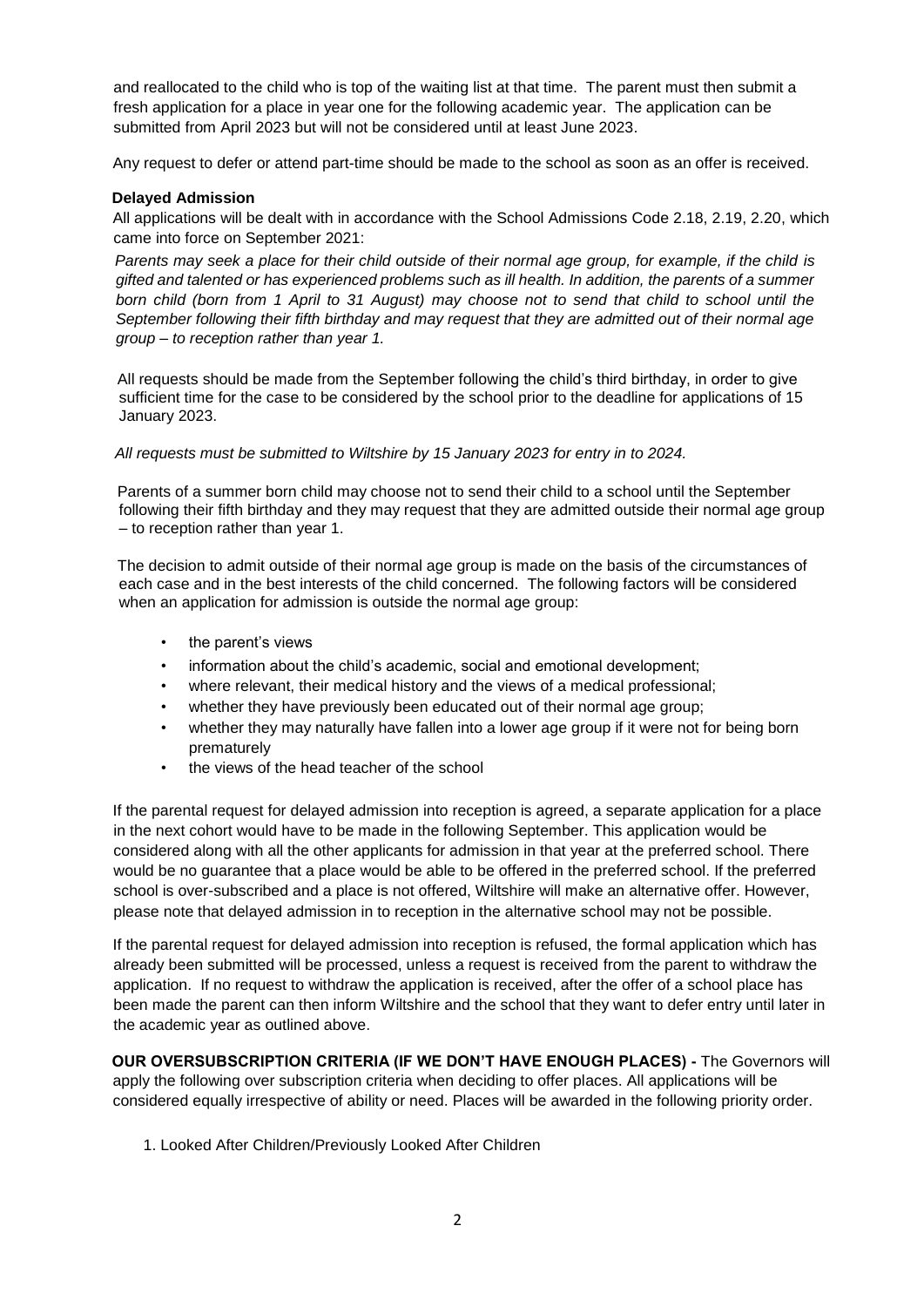A 'looked after child' or a child who was previously looked after but immediately after being looked after became subject to an Adoption, Child arrangements, or Special Guardianship order including those who appear to have been in state care outside of England and ceased to be in state care as a result of being adopted. A looked after child is a child who is (a) in the care of a local authority, or (b) provided with accommodation by a local authority in the exercise of their social services functions (see the definition in Section 22(1) of the Children Act 1989).

- 2. Vulnerable children
	- Children from families registered with the National Asylum Support Service.
	- Children or families with a severe medical condition (where written evidence is available from a Senior Medical Officer or the family's General Practitioner or Specialist showing it would be detrimental to the child or family's health not to admit him or her to the school).
- 3. Children of Corsham Primary staff

Children of staff who have (i) been employed at the school for two or more years at the time at which the application for admission to the school is made or (ii) have been recruited to fill a vacant post for which there is a demonstrable skill shortage.

4. In-area siblings (a sibling refers to Brother or Sister, Half Brother or Sister, who shares one natural parent, legally adopted or fostered Brother or Sister, Step Brother or Sister, or the child of the Parent/Carer's Partner, and in every case, who is living permanently in the same family unit at the same address).

A child is considered under this criterion if:

- a sibling is on the roll of the preferred school as at the deadline date (providing that the sibling is not in their final year at the school); and
- the child lives within the designated area or shared area of the school at the same address as the sibling.
- 5. Out of area siblings (see 4 above for definition of sibling).

A sibling is on the roll of the preferred school as at the date of admission (providing that the sibling is not in their final year at the school).

6. Designated area and shared area multiple births

Children who are twins (or other children of multiple births) applying for places at the same time and who are living at the same address which is within the designated area or shared area of the school.

- 7. Other in-area children
	- A child is considered in this category if they live within the designated (or discrete geographical area) or a shared area served by the school.
- 8. Other children

**TIE BREAK -** Children to whom none of the above criteria apply.

If there are more applications than places available within any of the criteria above then the straight-line distance from the child's home address to the school will be used as a tie-break. Distances supplied by the LA will be used and these will measure the straight line distance, using the Ordnance Survey eastings and northings for the child's home address and the school. Those with the least distance will be given priority.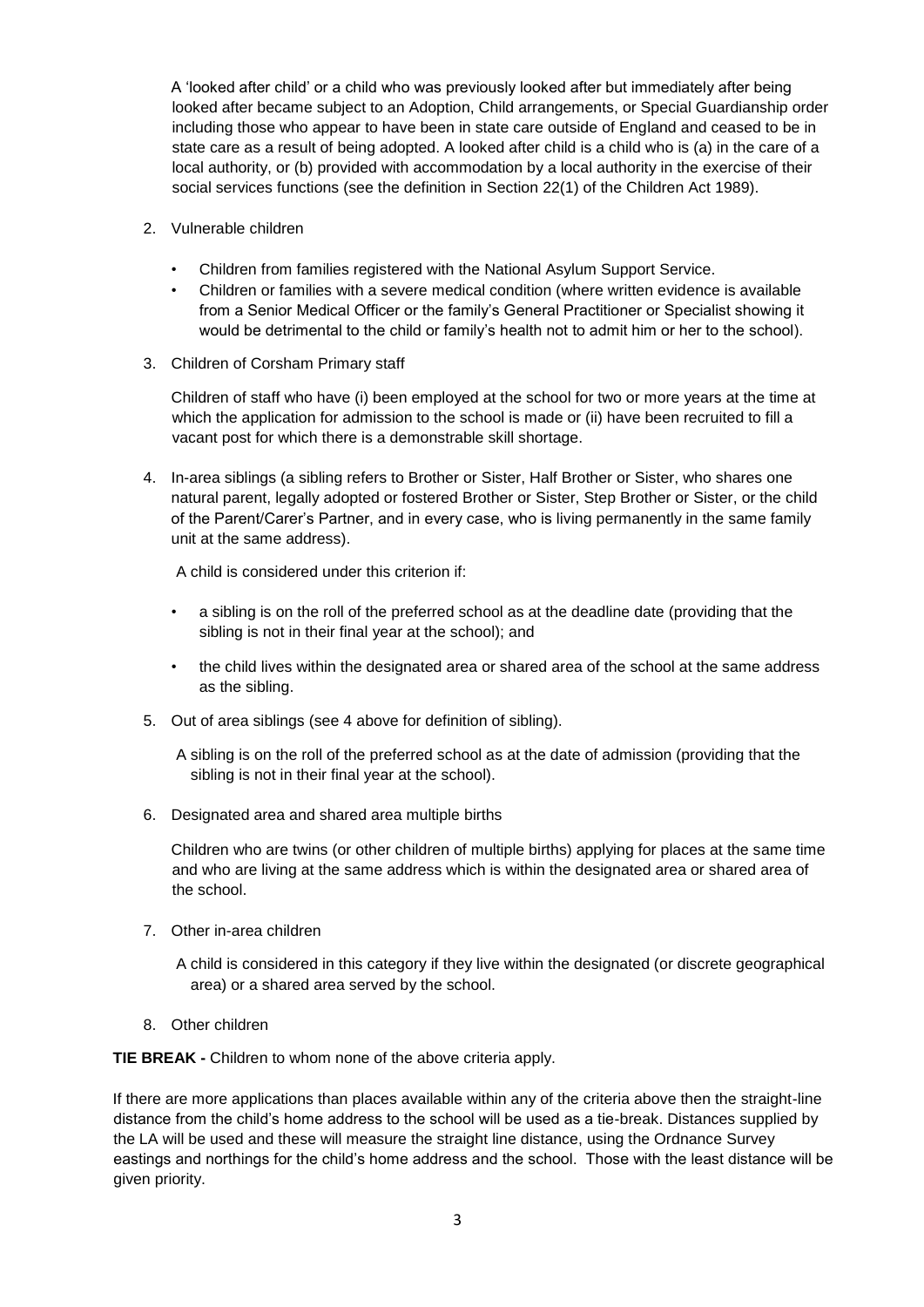In the event of there being equal distances the priority will be decided by casting lots (random allocation). This will be carried out by the Head of School and supervised by someone independent of the school.

- The address that determines a child's designated or shared area is the place where he or she is ordinarily resident at the deadline for applications.
- There is no guarantee that a younger sibling will obtain a future place in the same school as his or her brother or sister.

Places will be offered with due regard to the admission number of 45 but with the following exceptions.

**EXCEPTED PUPILS** - Infant class sizes must not contain more than 30 pupils. Additional children may be admitted under limited exceptional circumstances. Excepted pupils now include multiple births or armed forces children, who otherwise would have been excluded previously by the admission number. This applies to the designated school only and only where a reasonable alternative is unable to be offered.

There are separate arrangements for children of families of service personnel with a confirmed posting to the area and children from overseas as follows:

Applications for children of service personnel with a confirmed posting to the county, or crown servants returning from overseas to live in the county, will be considered in advance of the family moving into the county if necessary. Where possible, an application must be included in the normal admission round. An official letter, such as a posting note or letter of support from the Commanding Officer, should be sent to the school and local authority as soon as possible. This should include the relocation date and Unit postal address or quartering area address (the address of the closest house in the nearest 'quartering area'). Until a fixed address is available, the Unit postal address or quartering area address will be used and a school place allocated accordingly. The school will not refuse a service child a place because the family does not currently live in the area, and will not reserve blocks of places for these children. Children will be considered to be siblings, if any brother or sister is going to be attending a school. Their position on any waiting list will be set accordingly. All applications will be dealt with in accordance with these admission arrangements. If a reasonable alternative cannot be offered, the child may be admitted as an 'excepted pupil' under the School Admissions (Infant Class Sizes) (England) Regulations 2012. This includes the allocation of a place in advance, if accompanied by an Official Government letter, which declares a relocation date and a Unit postal address or quartering area address for considering the application against any oversubscription criteria. This also includes accepting a Unit postal address or quartering area address for a service child.

Corsham Primary School ensures that its arrangements support the Government's commitment to removing disadvantage for service children as appropriate to the arrangements for the area and as described in the local authority's composite prospectus.

**MULTIPLE BIRTHS -** In the case of multiple births. These are excepted pupils. Alongside children of service personnel i.e. admitted to an infant class under specified circumstances, (including for children of service personnel late arrival into the area where no other school within the statutory walking distance is available) and if resulting in taking class sizes above 30 then will remain in that category as long as they are in an infant class.

**SEN -** (Special Educational Needs) - Where the school is named in a child's statement the governing body has an obligation to admit that child.

**CHILDREN FROM OVERSEAS** - We treat applications for children coming from overseas in accordance with European Union law or Home Office rules for non-European Economic Area nationals. (Non– statutory guidance on this is available on the website of the Department for Education.)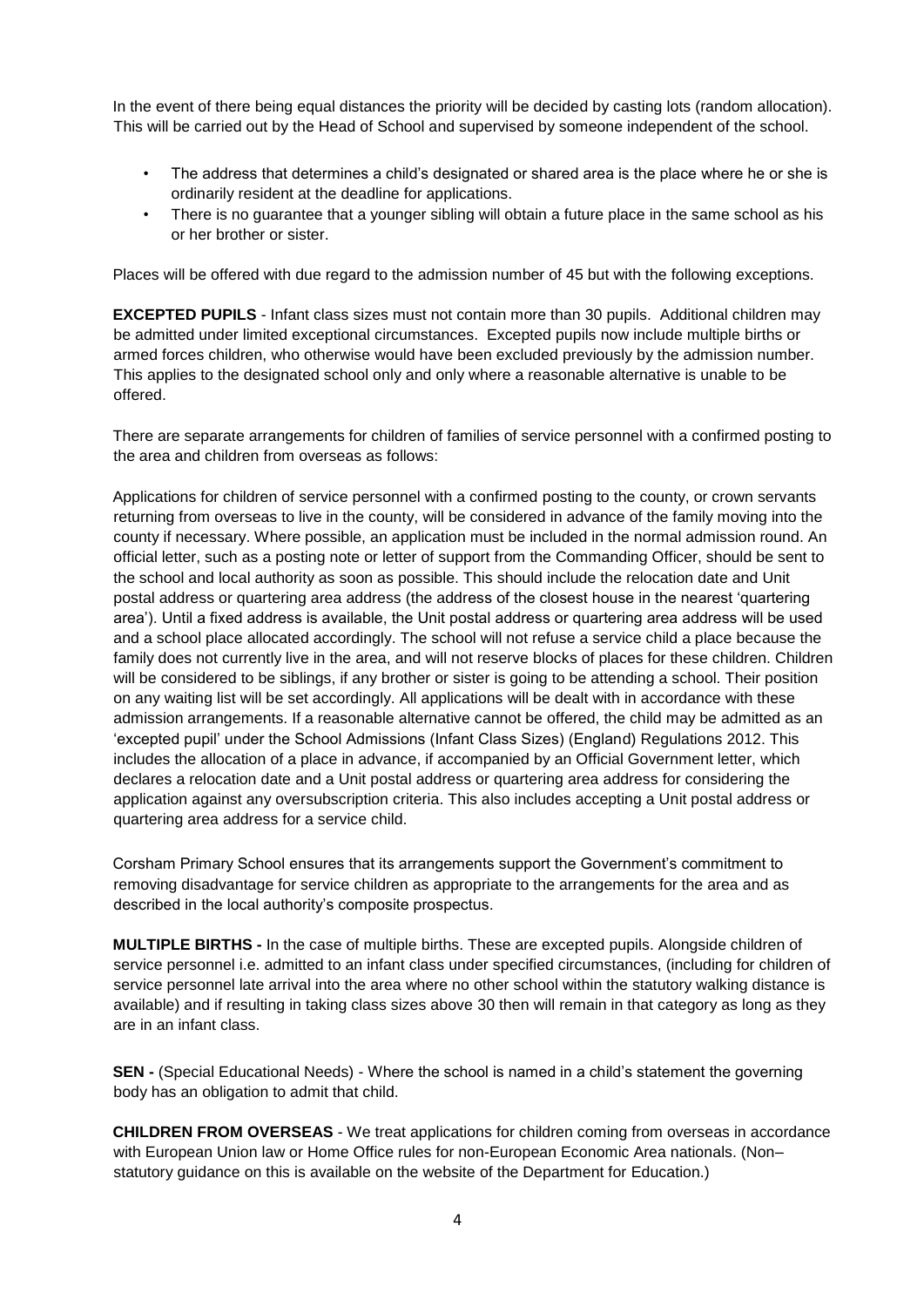# **OVER SUBSCRIPTION SEPTEMBER 20**21

| Actual children who got places and started<br>on or after 03/09/21 |                | Children offered a place on National Offer<br>Day |             |
|--------------------------------------------------------------------|----------------|---------------------------------------------------|-------------|
| <b>SEN</b>                                                         | 1              | <b>SEN</b>                                        | $\Omega$    |
| <b>CIC</b>                                                         | $\overline{0}$ | <b>CIC</b>                                        | $\mathbf 0$ |
| <b>VULN</b>                                                        | $\Omega$       | <b>VULN</b>                                       | $\mathbf 0$ |
| <b>COS</b>                                                         | $\overline{0}$ | <b>COS</b>                                        | $\mathbf 0$ |
| <b>IAM</b>                                                         | $\mathbf 0$    | <b>IAM</b>                                        | $\mathbf 0$ |
| <b>IAS</b>                                                         | 11             | <b>IAS</b>                                        | 11          |
| <b>IAO</b>                                                         | 22             | <b>IAO</b>                                        | 20          |
| <b>OAM</b>                                                         | $\Omega$       | <b>OAM</b>                                        | $\Omega$    |
| <b>OAS</b>                                                         | 5              | <b>OAS</b>                                        | 5           |
| <b>OAO</b>                                                         | $\overline{2}$ | <b>OAO</b>                                        | $\Omega$    |
| <b>TOTAL</b>                                                       | 41             | <b>TOTAL</b>                                      | 36          |

Over subscription criteria:

SEN children with a statement of Special Educational Needs CIC children in Local Authority care VULN children in vulnerable category COS children of Staff IAM In area multiple births IAS In area siblings IAO In area other children OAMS Out of area multiple births OAS Out of area siblings OAO Out of area other children

**APPEALS -** There are established arrangements for appeals against non-admission, which are currently organised between the school and the Local Authority. Details of how to appeal will be sent out with any refusal letter or are available from the school. It should be noted that, in the event of an unsuccessful appeal against non- admission to the school, the Trustees/Governors do not consider any further application in the same school year, unless there is a major change in circumstances e.g. change of address.

**WAITING LIST** - Waiting lists will not be fixed following the offer of places; they are subject to change. This means that a child's waiting list position during the year could go up or down. Any applicants to whom it is not possible to offer a place **MUST REQUEST** to be added to the school's waiting list as this is not automatic. A waiting list will remain in place until the end of the academic year. A new application must be submitted to the Local Authority for the following academic year in the event that a place is not offered.

Late applicants should complete the admissions form available from the LA or the school and then return this information to the LA.